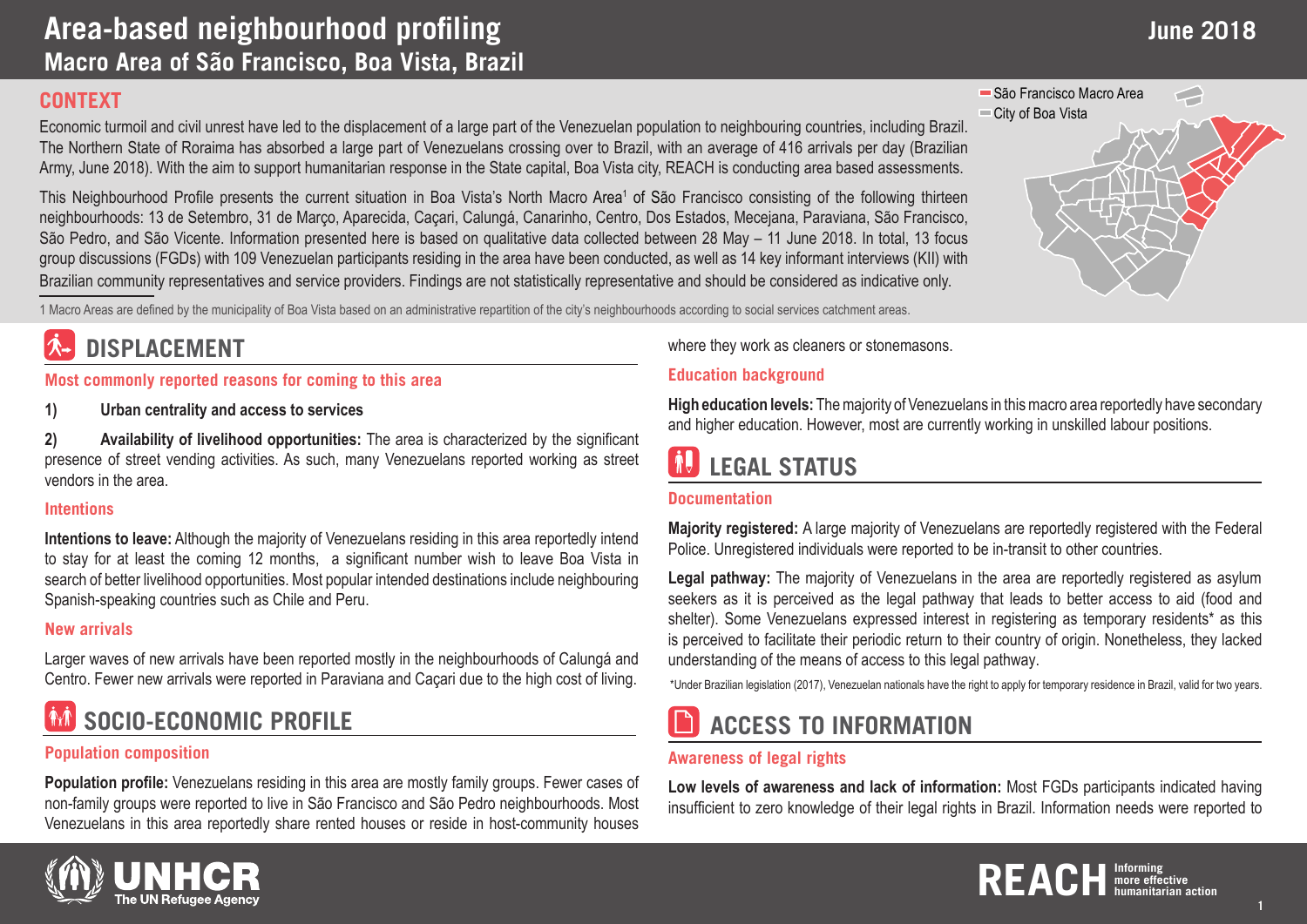exist on minimum wages in Brazil.

#### **Sources of information**

The main reported information source is word-of-mouth via personal acquaintances. Internet is the next most important source of information to Venezuelans living in this area, including through social media (Facebook group: "Venezuelanos em Boa Vista").

# **PEACEFUL COEXISTENCE**

#### **Main trends**

In all FGDs, participants underlined the generosity of their host community towards Venezuelans. However, this was reported to have reduced over time. A growing distrust of Venezuelans by the host community was also reported, attributed to the progressive decrease of interaction between the two communities.

#### **Reported tension factors**

While Venezuelans reported cases of xenophobia and labour exploitation, host community members expressed a growing feeling of insecurity. However, no security incidents involving Venezuelan nationals were reported in the area.

### **LIVELIHOODS**

#### **Employment**

| Access to job opportunities:                                                     | Limited                                                                                                                  |
|----------------------------------------------------------------------------------|--------------------------------------------------------------------------------------------------------------------------|
| <b>Commonly reported reasons limiting</b><br>access to formal job opportunities: | Language barriers; lack of means to prove<br>professional experience, limited job offers<br>and perceived discrimination |
| <b>Common source of livelihood:</b>                                              | Employment in informal sector on a daily<br>basis                                                                        |
| Common sector of employment (male):                                              | Construction and street vending                                                                                          |
| Common sector of employment (female):                                            | Service provision (cleaning)                                                                                             |
| <b>Professional aspirations:</b>                                                 | Equal wages and professional opportunities<br>equivalent to their education level and<br>professional background         |

# *ACCESS TO SERVICES AND AID*

#### **Reported access to the following services:**

| <b>Service type</b>                                         | Level of access * | <b>Additional details</b>                                                                                                                                                                                                                              |  |
|-------------------------------------------------------------|-------------------|--------------------------------------------------------------------------------------------------------------------------------------------------------------------------------------------------------------------------------------------------------|--|
| Education                                                   |                   | Although the majority of respondents do not<br>have school-aged children, they reported having<br>access to education services. Nonetheless, the<br>lack of vacancies in schools was mentioned as<br>a potential barrier to access education services. |  |
| Healthcare                                                  |                   | Venezuelans reportedly have sufficient access<br>to needed medical services and medication.<br>Although health services were considered of<br>good quality, some incidents of discrimination<br>were reported in the neighbourhood 31 de Março.        |  |
| Humanitarian aid                                            |                   | A limited network of aid was reported to exist<br>in the area, consisting mainly of sporadic<br>food distribution done by the host community<br>members. Priority needs mentioned include<br>employment and housing.                                   |  |
| * Level of access to services: Cood<br>I imited<br>Moderate |                   |                                                                                                                                                                                                                                                        |  |

### **VULNERABILITY**

| Reported instances of child labour:                             | <b>YES</b> |
|-----------------------------------------------------------------|------------|
| Reported instances of unaccompanied and separated minors:       | <b>NO</b>  |
| Reported instances of security incidents within host community: | <b>NO</b>  |

**Reported risk activities:** Stonemasons reportedly have to work without safety equipment (such as helmets and safety gloves) and women working in service provision such as cleaning and elderly care have been reportedly exposed to sexual harassment.